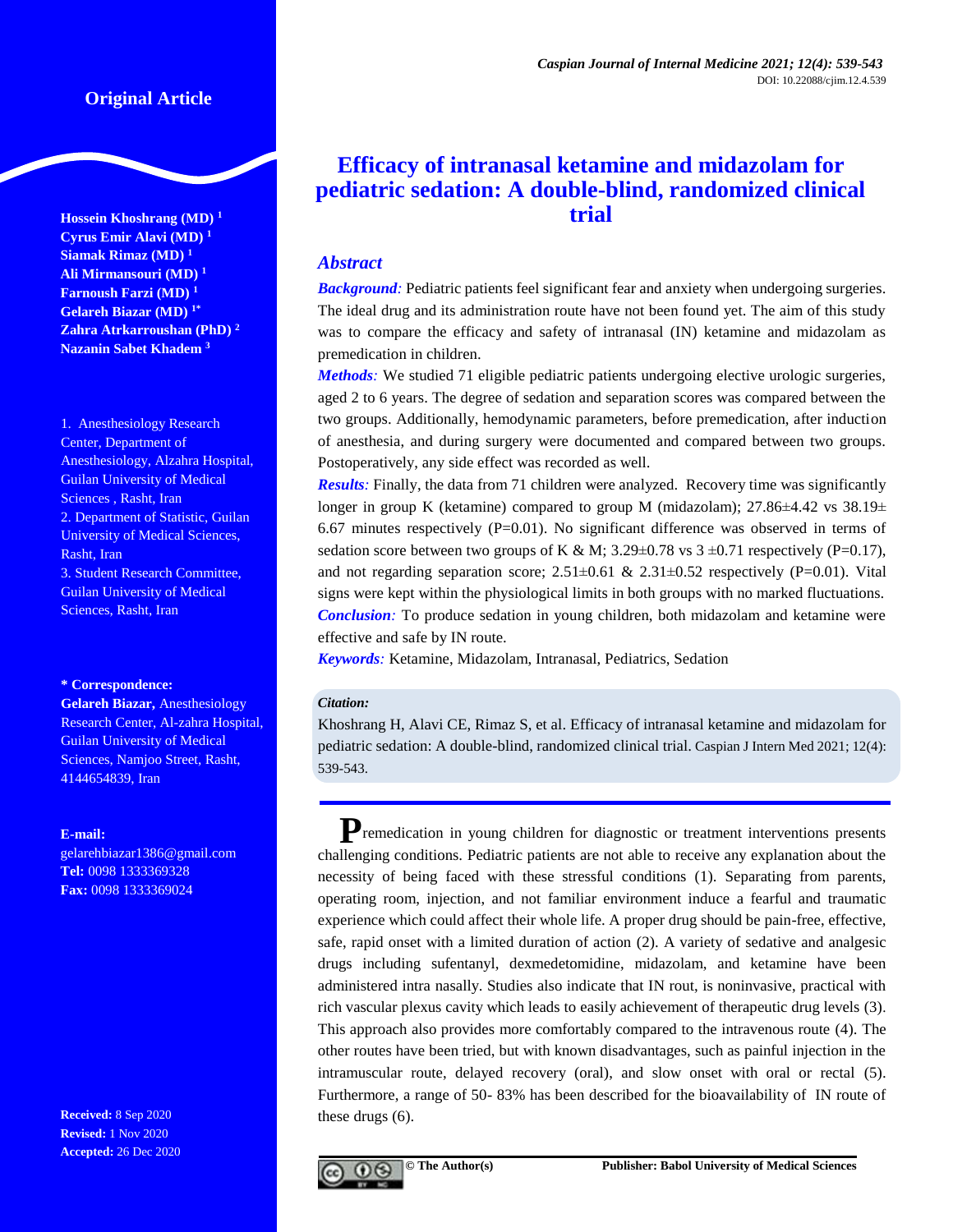Studies have shown that premedication with both IN midazolam and ketamine provides safe conditions for preschool pediatric patients. On the whole, it is well-known that pediatric patients need premedication before separating them from their parents. However, there has not been an agreement about the choice of drug and the ideal route of administration [\(4,](#page-3-3) [7,](#page-3-6) [8\)](#page-3-7). Due to the importance of the issue and the lack of enough knowledge the present research was planned. The purpose of this research was to compare the sedation level, hemodynamic changes, and complications of IN ketamine and midazolam as premedication in pediatric patients' candidate for elective urologic surgeries.

#### **Methods**

This clinical trial was conducted at Razi hospital, an academic tertiary center affiliated to Guilan University of Medical Sciences (GUMS) during 2017. The study protocol was approved by the Research Ethics Committee of the GUMS (Ref: IR.GUMS.RECs.1396.243) and also was registered as IRCT2016082411766N4. All parents of the enrolled children gave written informed consent before any intervention. After approval by the ethics committee, informed parental consent was obtained.

**Inclusion criteria:** Children aged between 2 and 6 years, weight 10- 20 kg, American Society of Anesthesiology (ASA) class I& II [\(9\)](#page-3-8) candidate for urologic elective surgeries.

**Exclusion criteria:** Emergency surgeries, any allergy or contraindication for study drugs, surgery duration less than one hour or more than three hours. The history of hepatic or renal diseases.

Eligible children were randomly allocated to each group of ketamine (K) (manufacturer: laboratoires Sterop, 500 mg/10 ml, made in Belgium) or midazolam (M) (manufacturer: Tehran shimi, 5 mg/1 ml, made in Iran). In group K, 5 mg/kg ketamine and in group M 0.5 mg/kg midazolam were administered slowly drop by drop equally in two nostrils, 30 minutes before anesthesia induction. Each child was evaluated for the degree of sedation according to a five-point scale. 1. Agitated: Patient clinging to parents and/or crying. 2. Alert: The patient is aware but not clinging to parent, may whimper but not cry.3. Calm: Sitting or lying comfortably with spontaneous eye opening.4. Drowsy: Sitting or lying comfortably with eyes closed, but responding to minor stimulation.5. Asleep: Eyes closed, arousable but does not respond to minor stimulation [\(10,](#page-3-9) [11\)](#page-3-10).

The separation score was calculated based on a four-point scale [\(12\)](#page-3-11). 1-Poor (crying, clinging) 2-Fair (crying but not clinging) 3-Good (whimpers, easily reassured) 4-Excellent (easy separation).

The child and the physician who administered the drugs and evaluated the cases were blind to the treatment groups. Standard monitoring including respiratory rate, oxygen saturation, end tidal CO2, and noninvasive blood pressure was performed for all children and they underwent general anesthesia in the same manner. Although we were aware of the general anesthesia-related neurotoxicity in young children, performing adequate anesthesia and analgesia with excepted drugs including α2 agonists and opioids were not possible [\(13-15\)](#page-3-12).

After intravenous atropine 0.02 mg/kg, propofol 1.5 mg/kg was used to induction of anesthesia. The child was intubated following injection of atracurium 0.5 mg/ kg and anesthesia was maintained with isoflourane and N2O. At the end of the surgery, the effects of muscle relaxants were reversed by atropine 0.02 mg/kg and neostigmine 0.04 mg/kg. The child was transferred to the recovery ward and any complication such as unstable vital signs, secretions, nausea, and vomiting, as well as restlessness and emergence reactions were noted. Finally, the data were analyzed using statistical package for social sciences (SPSS) Version 16 software.

#### **Results**

Finally, the data from 71 children were analyzed. A total of 36 (50.7%) children were in group K while 35(49.3%) children were in group M. The mean age of our cases was 3.93±1.76 years. The demographic data of the cases are shown in table-1. Recovery time was significantly longer in group K compared to M;  $27.86\pm4.42 \& 38.19\pm6.67$  years respectively (P=0.01). No significant difference was observed regarding sedation score between two groups;  $3.29 \pm 0.78$  &  $3 \pm 0.71$ , respectively  $(P=0.17)$ , and not regarding separation score; 2.51 $\pm$ 0.61 & 2.31 $\pm$ 0.52, respectively (P=0.01) (table 2). The *heart rate* for the group M and K were 126.20±8.76 minutes and  $124.23 \pm 11.13$  minutes before premedication (P=0.13), 127.03±9.45 minutes and 127.81±10.67 minutes after premedication (P=0.54), 115.63±7.73 and 118.81±8.81 minutes preoperatively, respectively (P=0.28). The systolic blood pressure for the group M and K were 97.49±9.13 mmHg and  $102.08 \pm 11.34$  mmHg before premedication (P=0.72),  $97.31\pm9.05$  and  $104.22\pm10.46$  mmHg after premedication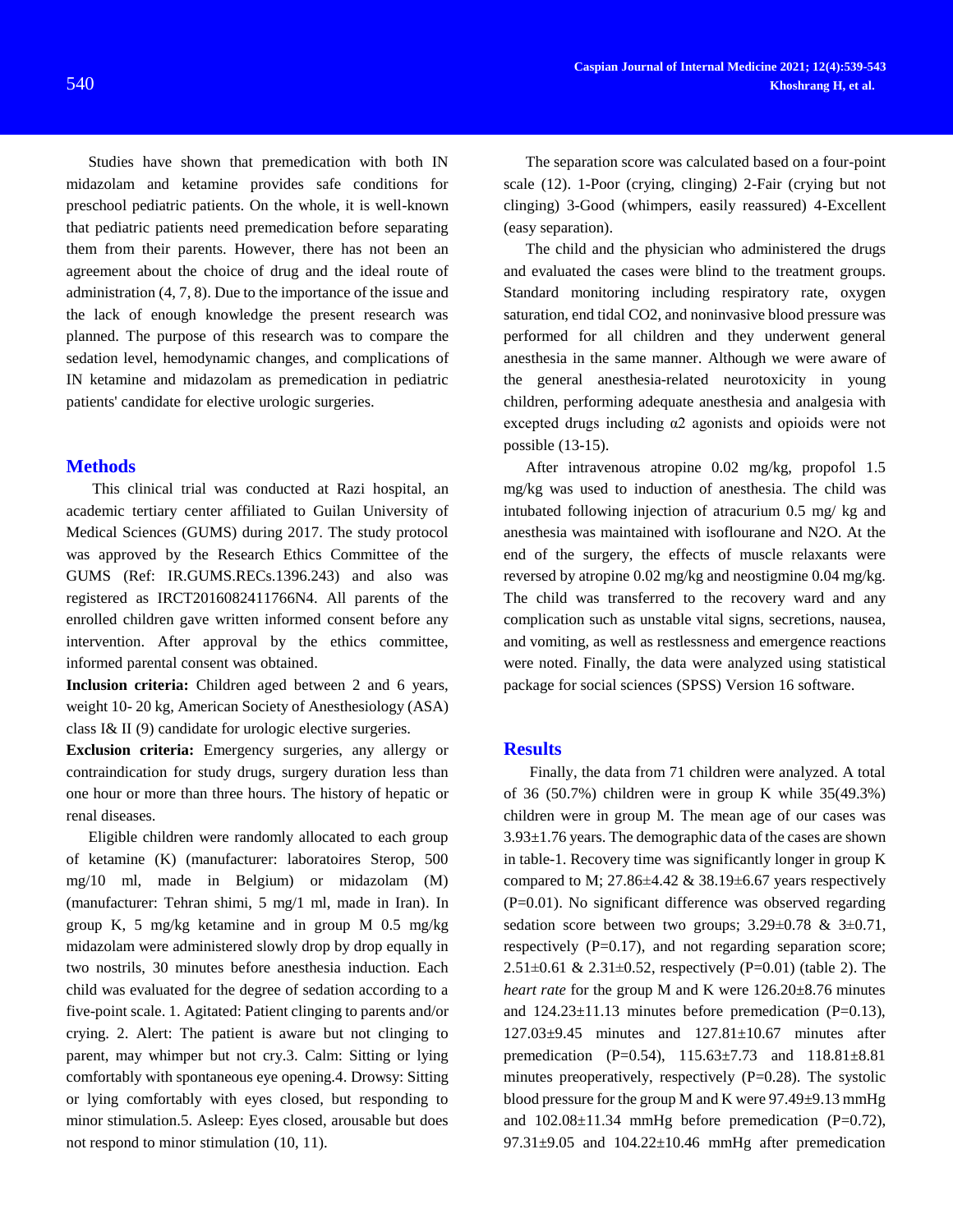$(P=0.51)$ , 88.74 $\pm$ 8.42 and 97.11 $\pm$ 10.50 mmHg preoperatively respectively (P=0.24). The *diastolic blood pressure* for the group M and K were  $63.31 \pm 6.51$  and  $67.75 \pm 7.92$  mmHg before premedication (P=0.72),  $63\pm6.51$  and  $68.69\pm8.04$ mmHg after premedication (P=0.51), 57.31±4.02 and 63.11 $\pm$ 7.51 mmHg preoperatively, respectively (P=0.24). *SaO2* for the group M and K were 99.80±0.40 and 99.81±0.40 before premedication (P=0.90), 99.29±0.62 and 99.33±0.63 after premedication (P=0.72),  $96.60 \pm 0.73$  and  $97.67 \pm 0.79$ preoperatively (P=0.68). Significant tachycardia was observed in group K compared to M  $(P<0.05)$ , but oxygen saturation and respiratory rate changes showed no significant difference throughout the study. Sialorrhea incidence was significantly higher in group K compared to group  $M (P=0.02)$ (table 3).

#### **Table 1-Baseline patients' characteristics**

| Variable      |                  | <b>Number</b> | $Mean \pm SD$    | P-value  |
|---------------|------------------|---------------|------------------|----------|
| Age (year)    | Midazolam        | 35            | $3.86\pm1.21$    | P < 0.05 |
|               | Ketamine         | 36            | $4\pm1.17$       |          |
| Weight $(Kg)$ | Midazolam        | 35            | $16.13 \pm 2.07$ | P < 0.05 |
|               | Ketamine         | 36            | $16.63\pm2.34$   |          |
| Gender        | Midazolam(M/F)   | 35            | 49.3             | P < 0.05 |
|               | Ketamine $(M/F)$ | 36            | 50.7             |          |
|               |                  |               |                  |          |

**Table 2-A Comparison of variables between groups**

|           | Recovery<br>Time | Sedation<br>Score | Separation<br><b>Score</b> |
|-----------|------------------|-------------------|----------------------------|
| Midazolam | $27.86 \pm 4.42$ | $3.29 \pm 0.78$   | $2.51 \pm 0.61$            |
| Ketamine  | $38.19 \pm 6.67$ | $3\pm 0.71$       | $2.31 \pm 0.52$            |
| Pvalue    | $P=0.01$         | $P=0.17$          | $P=0.09$                   |

# **Table 3-Frequency distribution of postoperative complications in two groups of patients**

| <b>Variables</b> |                |    | Ketamine Midazolam P-value |      |
|------------------|----------------|----|----------------------------|------|
| Restlessness     | Yes            | 3  | 0                          | 0.12 |
|                  | N <sub>0</sub> | 33 | 35                         |      |
| Sialorrhea       | Yes            | 5  |                            | 0.02 |
|                  | N <sub>0</sub> | 31 | 35                         |      |
| Vomiting         | Yes            | 3  | 0                          | 0.12 |
|                  | N <sub>0</sub> | 33 | 35                         |      |
| <b>Nausea</b>    | Yes            | 2  | $\overline{\phantom{1}}$   | 0.20 |
|                  | No             | 34 | 30                         |      |

## **Discussion**

In line with previous studies, we also found that IN midazolam and ketamine were safe and effective. Both on the five-point sedation scale and separation the mentioned drugs were equally effective and safe. No significant difference was observed in terms of the hemodynamic parameters after premedication except for systolic and diastolic blood pressure which was significantly higher in group K, definitely constant with the cardiovascular effects of the drug inducing sympathomimetic actions through catecholamine release and central nervous system stimulation. On the whole, hemodynamic parameters were kept in the physiologic range. It was also found that recovery time was significantly longer in group K.

The chosen sedation dosage of study drugs was based on the results of previous studies indicating that 5- 9 mg/kg ketamine [\(16\)](#page-4-0) and 0.2-1 mg/kg midazolam were the recommended dosage for IN route [\(3\)](#page-3-2). In this work, similar to the PL Narendra's study, we also believed that deprivation of children from a preventive option for anxiety before surgery was not ethically accepted, therefore a placebo group was not included [\(5\)](#page-3-4). Supporting this survey, Garcia- Velasco et al., studied the safety and efficacy of IN midazolam and ketamine as premedications with promising results [\(17\)](#page-4-1). Khatavkar SS investigated the advantage of a combination of IN midazolam with ketamine over midazolam for pediatric patients sedation, they found out that a combination of IN midazolam with ketamine had better results [\(18\)](#page-4-2). Our results were inconsistent with those of P. L. Narendra's study which showed that both IN midazolam and ketamine as pediatric premedications were effective with no significant differences in sedation scale while midazolam was associated with fewer side-effects [\(5\)](#page-3-4). But in contrast to our study, SK Bahetwar found that IN ketamine was superior to midazolam with a significantly higher success rate [\(19\)](#page-4-3). In this work, we found that midazolam produced fewer side effects. Siallorea was highly significant in the ketamine group which is not consistent with that reported by Weksler *et al*., however comparable with the results of the García-Velasco et al.'s study. The use or withholding of atropine or replacing it with glycopyrrolate should be mentioned. Tachycardia was more common in group K. However no serious adverse effect like respiratory depression was reported in study groups. These findings support previous studies [\(5\)](#page-3-4). In Narendra P.L et al.'s study, 62% of patients in group K and 30% in group M reported at least one side effect [\(5\)](#page-3-4). Which was not consistent with us as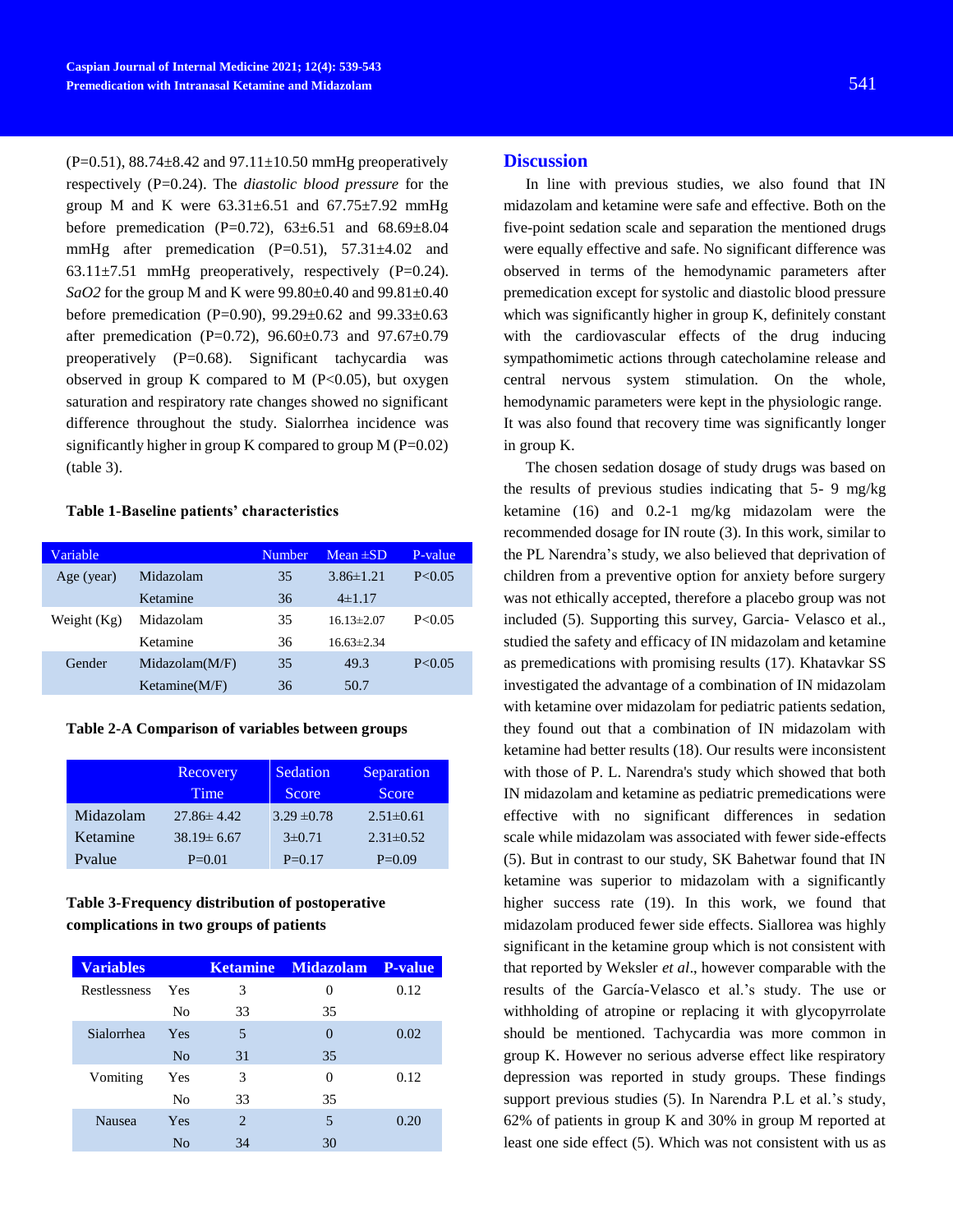no significant difference was found in terms of adverse reactions between two groups, only for increased secretions in group K. Searching the literature inconstant results are reported which could be partly described by different methodologies. Studied populations regarding age, type of surgeries, evaluation methods, drug dosage, and timing of administration are not the same among studies. Cultural differences and underlying behavioral problems should be considered as well.

Although this study provided some valuable findings, we believe in some limitations. It was a single-center study with a small sample size and also our cases were restricted to urologic surgeries.

Both IN ketamine and midazolam are effective and safe as premedication for children. Fewer side effects were reported in the midazolam group, with shorter recovery time. Obviously further well-planned trials are welcomed. To find practical results, further well-planned trials with a larger sample size including different procedures are recommended.

### **Acknowledgments**

The present article is part of Nazanin Sabet Khadem's thesis under the supervision of Hossein Khoshrang at the Department of Anesthesiology of Guilan University of Medical Sciences. Thus, we thank the utmost cooperation of Ms. Mohadese Ahmadi and Ms. Mahin Tayefeh Ashrafiyeh of Anesthesiology Research Center.

**Funding:** This study was not sponsored. **Conflict of Interests:** No conflicts of interest.

**Authors' Contribution:** G.B and N.S.K wrote the manuscript, H.KH, C.E.A, and S.R collected the data, Z.A.R analyzed the data. A.M & F.F peered the manuscript. All the authors were involved in preparing the manuscript. They also read and approved the content of this research.

## **References**

- <span id="page-3-0"></span>1. Fantacci C, Fabrizio GC, Ferrara P, Franceschi F, Chiaretti A. Intranasal drug administration for procedural sedation in children admitted to pediatric emergency room. Eur Rev Med Pharmacol Sci 2018; 22: 217-22.
- <span id="page-3-1"></span>2. Shapiro F, Athiraman U, Clendenin DJ, Hoagland M, Sethna NF. Anesthetic management of 877 pediatric

patients undergoing muscle biopsy for neuromuscular disorders: a 20‐year review. Pediatr Anesth 2016; 26: 710- 21.

- <span id="page-3-2"></span>3. Conway A, Rolley J, Sutherland JR. Midazolam for sedation before procedures. Cochrane Database Syst Rev 2016; 5: CD009491.
- <span id="page-3-3"></span>4. Poonai N, Canton K, Ali S, et al. Intranasal ketamine for anesthetic premedication in children: a systematic review. Pain Manag 2018; 8: 495-503.
- <span id="page-3-4"></span>5. Narendra PL, Naphade RW, Nallamilli S, Mohd S. A comparison of intranasal ketamine and intranasal midazolam for pediatric premedication. Anesth Essays Res 2015; 9: 213-8.
- <span id="page-3-5"></span>6. Al‐Rakaf H, Bello L, Turkustani A, Adenubi J. Intra‐nasal midazolam in conscious sedation of young paediatric dental patients. Int J Paediatr Dentistry 2001; 11: 33-40.
- <span id="page-3-6"></span>7. Salem K, Khoshrang H, Kousha M, et al. Efficacy and safety of orally administered intravenous midazolam versus a commercially prepared syrup. Iran J Pediatri 2015; 25: e494.
- <span id="page-3-7"></span>8. Mehdi I, Parveen S, Choubey S, et al. Comparative study of oral midazolam syrup and intranasal midazolam spray for sedative premedication in pediatric surgeries. Anesth Essays Res 2019; 13: 370.
- <span id="page-3-8"></span>9. Doyle DJ, Goyal A, Bansal P, Garmon EH. American Society of Anesthesiologists Classification. [Updated 2021 Jul 7]. In: StatPearls [Internet]. Treasure Island (FL): StatPearls Publishing; 2021 Jan-.URL:https://www.ncbi.nlm.nih.gov/books/NBK441940/
- <span id="page-3-9"></span>10. Bhakta P, Ghosh B, Roy M, Mukherjee G. Evaluation of intranasal midazolam for preanasthetic sedation in paediatric patients. Indian J Anaesth 2007; 51: 111.
- <span id="page-3-10"></span>11. Wilton NC, Leigh J, Rosen DR, Pandit UA. Preanesthetic sedation of preschool children using intranasal midazolam. Anesthesiology 1988; 69: 972-4.
- <span id="page-3-11"></span>12. Rajalakshmi J, Kumar KSL. A study to evaluate the effects of intranasal dexmedetomidine as a premedicant in paediatric patients undergoing cardiac surgeries. Egyp J Cardiothoracic Anesth 2015; 9: 17-22.
- <span id="page-3-12"></span>13. Sedighinejad A, Soltanipour S, Rimaz S, et al. General anesthesia-related neurotoxicity in the developing brain and current knowledge and practice of physicians at Guilan Academic Hospitals. Anesth Pain Med 2019; 9: e92366.
- 14. Biazar G, Farzi F, Naderi Nabi B, et al. General Anesthesia-related neurotoxicity: status of pediatric